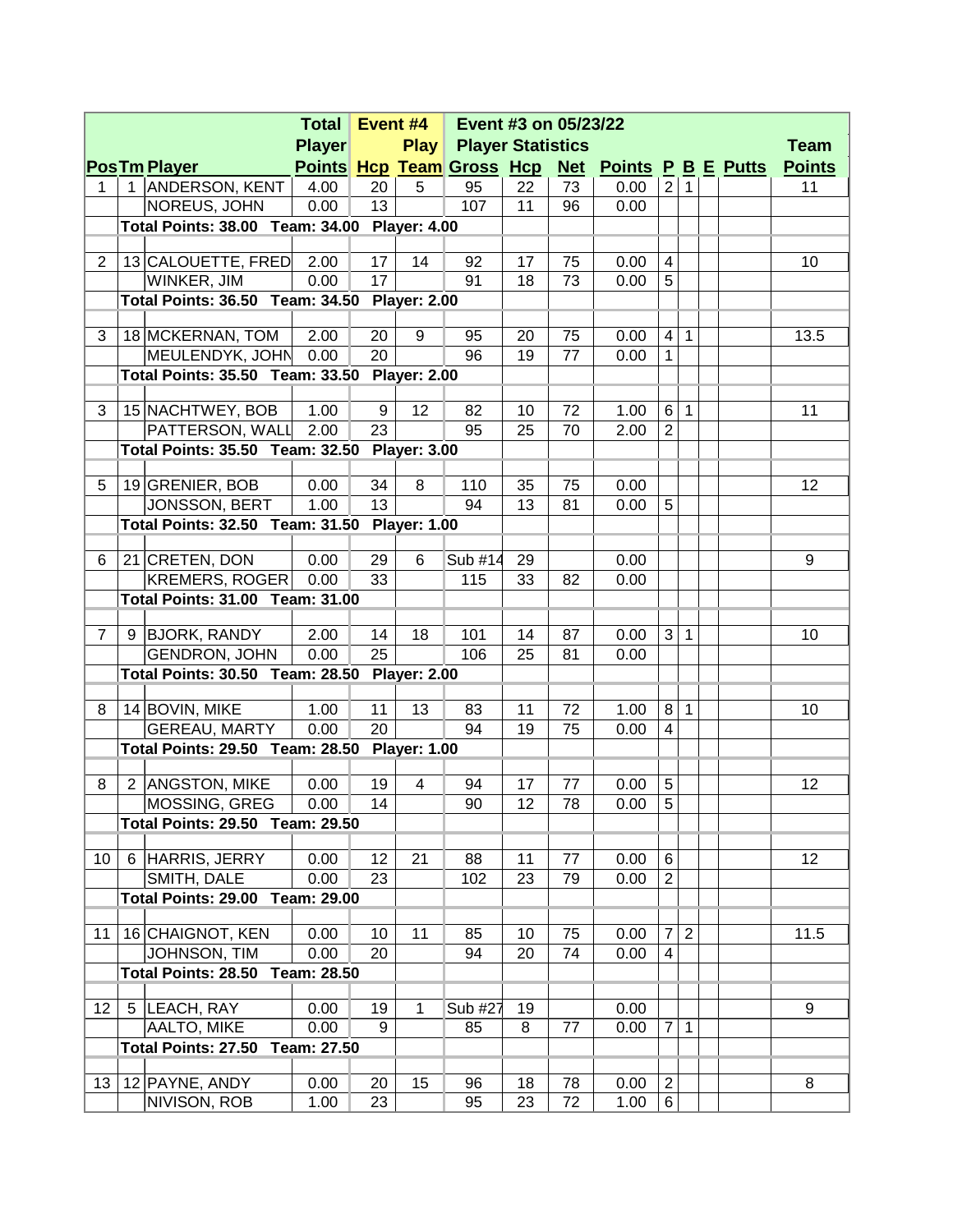|                   |                | Total Points: 26.00 Team: 25.00 Player: 1.00 |      |                      |                |           |                |          |              |                |              |                |
|-------------------|----------------|----------------------------------------------|------|----------------------|----------------|-----------|----------------|----------|--------------|----------------|--------------|----------------|
| 13                |                | 17 MOREAU, JEFF                              | 0.00 | 26                   | 10             | 113       | 24             | 89       | 0.00         |                |              | 8              |
|                   |                | COPPOCK, DAN                                 | 0.00 | 32                   |                | 112       | 31             | 81       | 0.00         |                |              |                |
|                   |                | <b>Total Points: 26.00 Team: 26.00</b>       |      |                      |                |           |                |          |              |                |              |                |
|                   |                |                                              |      |                      |                |           |                |          |              |                |              |                |
| 15                |                | 20 LAFLEUR, SCOTT                            | 0.00 | 24                   | $\overline{7}$ | 112       | 22             | 90       | 0.00         |                |              | 6              |
|                   |                | YOUNG, DAVE                                  | 0.00 | 18                   |                | 97        | 17             | 80       | 0.00         | $\overline{2}$ |              |                |
|                   |                | Total Points: 25.50 Team: 25.50              |      |                      |                |           |                |          |              |                |              |                |
|                   |                |                                              |      |                      |                |           |                |          |              |                |              |                |
| 16                |                | 22 OZIMCOWSKI, DEN                           | 0.00 | 4                    | 3              | 105       | $\overline{2}$ | 103      | 0.00         |                |              | 8              |
|                   |                | POE, DON                                     | 0.00 | 20                   |                | 97        | 20             | 77       | 0.00         | 5 <sup>1</sup> | $\mathbf{1}$ |                |
|                   |                | <b>Total Points: 25.00 Team: 25.00</b>       |      |                      |                |           |                |          |              |                |              |                |
|                   |                |                                              | 0.00 |                      |                |           |                |          |              | $\overline{2}$ |              |                |
| 17                |                | 10 WEST, MARK<br><b>GAUTHIER, STEVE</b>      | 1.00 | 21<br>$\overline{4}$ | 17             | 102<br>76 | 19<br>4        | 83<br>72 | 0.00<br>1.00 | #              | $\mathbf{1}$ | 6.5            |
|                   |                | Total Points: 24.00 Team: 23.00 Player: 1.00 |      |                      |                |           |                |          |              |                |              |                |
|                   |                |                                              |      |                      |                |           |                |          |              |                |              |                |
| 18                |                | 8 COPPOCK, CLIFF                             | 0.00 | 26                   | 19             | 122       | 24             | 98       | 0.00         |                |              | 4.5            |
|                   |                | ROYER, GARY                                  | 2.00 | 22                   |                | 102       | 22             | 80       | 0.00         | $\overline{2}$ |              |                |
|                   |                | Total Points: 23.00 Team: 21.00 Player: 2.00 |      |                      |                |           |                |          |              |                |              |                |
|                   |                |                                              |      |                      |                |           |                |          |              |                |              |                |
| 18                |                | 11 TOUSIGNEAU, TOM                           | 2.00 | 14                   | 16             | 85        | 14             | 71       | 2.00         | 8              |              | $\overline{7}$ |
|                   |                | WATSON, TOM                                  | 0.00 | 22                   |                | $Sub$ #26 | 22             |          | 0.00         |                |              |                |
|                   |                | Total Points: 23.00 Team: 21.00 Player: 2.00 |      |                      |                |           |                |          |              |                |              |                |
|                   |                |                                              |      |                      |                |           |                |          |              |                |              |                |
| 20                | $\overline{7}$ | MASON, ROD                                   | 0.00 | 17                   | 20             | 96        | 15             | 81       | 0.00         | $\overline{2}$ |              | 6              |
|                   |                | THOMPSON, TRACY                              | 0.00 | 16                   |                | 89        | 15             | 74       | 0.00         | 3 <sup>1</sup> | $\mathbf{1}$ |                |
|                   |                | <b>Total Points: 22.00 Team: 22.00</b>       |      |                      |                |           |                |          |              |                |              |                |
|                   |                |                                              |      |                      |                |           |                |          |              |                |              |                |
| 21                |                | 4 STROPICH, PETE                             | 0.00 | 14                   | $\overline{2}$ | 94        | 12             | 82       | 0.00         | $\overline{2}$ |              | $\overline{7}$ |
|                   |                | DAVISON, BOB                                 | 0.00 | 10                   |                | 95        | 8              | 87       | 0.00         | 3              |              |                |
|                   |                | <b>Total Points: 20.50 Team: 20.50</b>       |      |                      |                |           |                |          |              |                |              |                |
| 22                |                | 3 TREKAS, LARRY                              | 0.00 | 15                   | 22             | 95        | 13             | 82       | 0.00         | 3              |              | 6              |
|                   |                | TREKAS, RON                                  | 0.00 | 15                   |                | 97        | 13             | 84       | 0.00         | 3              |              |                |
|                   |                | Total Points: 16.50 Team: 16.50              |      |                      |                |           |                |          |              |                |              |                |
|                   |                |                                              |      |                      |                |           |                |          |              |                |              |                |
|                   |                | <b>Substitutes</b>                           |      |                      |                |           |                |          |              |                |              |                |
| Sub <sub>6</sub>  |                | MCLAUGLIN, TOM                               | 0.00 | 8                    |                |           | 8              |          | 0.00         |                |              |                |
| Sub7              |                | PATTERSON, WALL                              | 0.00 | 22                   |                |           | 22             |          | 0.00         |                |              |                |
| Sub <sub>8</sub>  |                | PETERSON, MUD                                | 0.00 | 13                   |                |           | 13             |          | 0.00         |                |              |                |
| Sub9              |                | POE, DON                                     | 0.00 | 22                   |                |           | 22             |          | 0.00         |                |              |                |
| Sub10             |                | <b>VALLIER, ERNIE</b>                        | 0.00 | 17                   |                |           | 17             |          | 0.00         |                |              |                |
| Sub11             |                | Weber, Mark                                  | 0.00 | 7                    |                |           | $\overline{7}$ |          | 0.00         |                |              |                |
| Sub <sub>12</sub> |                | <b>BRATONIA, JEFF</b>                        | 0.00 | $\,6$                |                |           | 6              |          | 0.00         |                |              |                |
| Sub <sub>13</sub> |                | DEMAY, PETE                                  | 0.00 | 31                   |                |           | 31             |          | 0.00         |                |              |                |
| Sub <sub>14</sub> |                | Farrell, Chuck                               | 0.00 | 22                   |                | 100       | 22             | 78       | 0.00         |                |              | On team 2      |
| Sub <sub>15</sub> |                | LAFLEUR, SCOTT                               | 0.00 | 31                   |                |           | 31             |          | 0.00         |                |              |                |
| Sub <sub>16</sub> |                | <b>WYKER, DICK</b>                           | 0.00 | 12                   |                |           | 12             |          | 0.00         |                |              |                |
| Sub17             |                | <b>CARTWRIGHT, TER</b>                       | 0.00 | $\overline{2}$       |                |           | $\overline{2}$ |          | 0.00         |                |              |                |
|                   |                |                                              |      |                      |                |           |                |          | 0.00         |                |              |                |
| Sub <sub>18</sub> |                | <b>BUCKMILLER, BILL</b>                      | 0.00 | 27                   |                |           | 27             |          |              |                |              |                |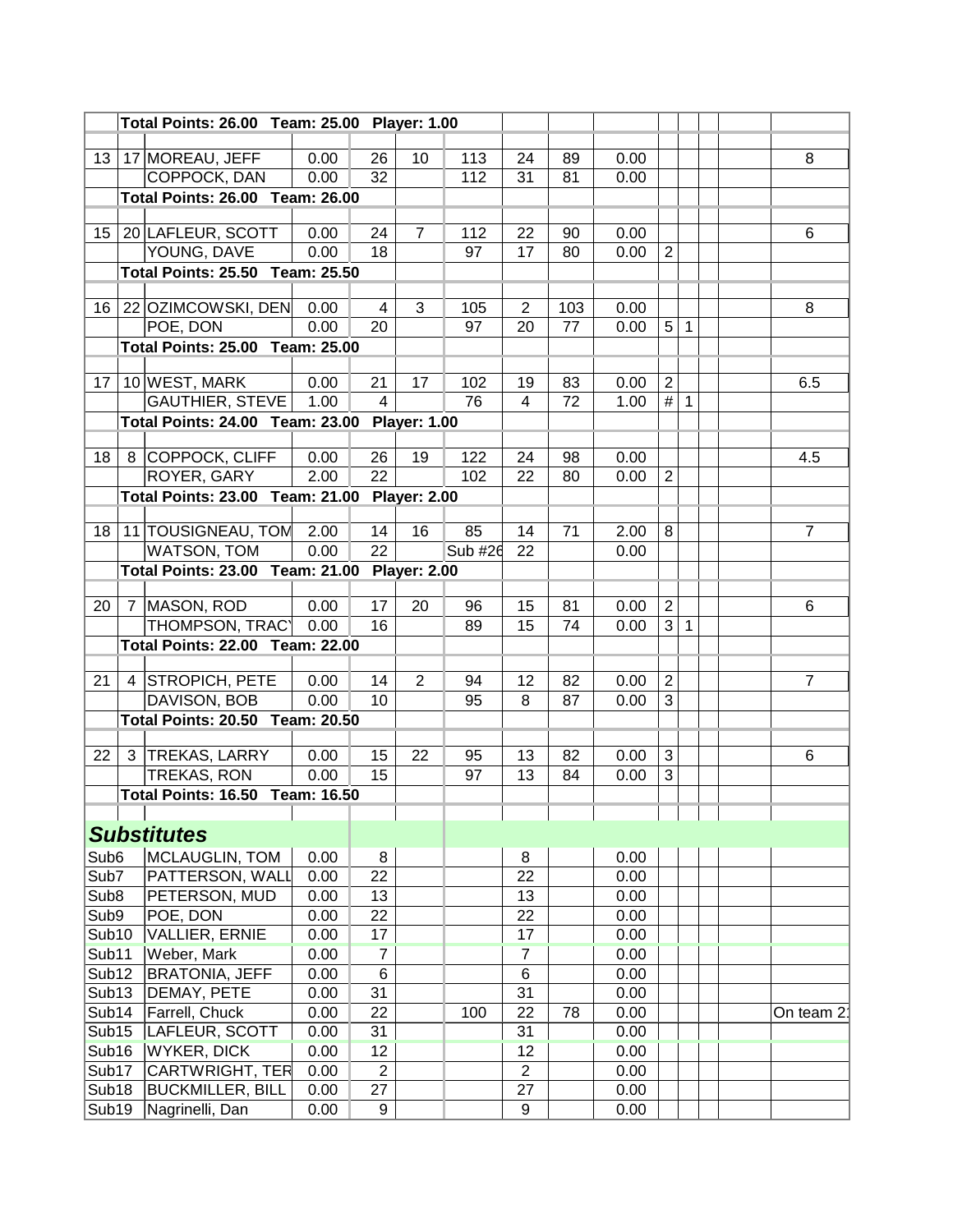| Sub <sub>20</sub> | ROYER, GARY          | 0.00 | 22 |    | 22 |    | 0.00 |   |  |             |
|-------------------|----------------------|------|----|----|----|----|------|---|--|-------------|
| Sub <sub>21</sub> | <b>PLANTE, VINCE</b> | 0.00 | 23 |    | 23 |    | 0.00 |   |  |             |
|                   | Sub22 SETTER, HARVEY | 0.00 | 28 |    | 28 |    | 0.00 |   |  |             |
| Sub <sub>23</sub> | SPINDLER, ART        | 0.00 | 20 |    | 20 |    | 0.00 |   |  |             |
| Sub <sub>24</sub> | YBARRA, ART          | 0.00 | 23 |    | 23 |    | 0.00 |   |  |             |
| Sub <sub>25</sub> | WINBERG, DAVE        | 0.00 | 2  |    | 2  |    | 0.00 |   |  |             |
| Sub <sub>26</sub> | KALLIO, MARTY        | 0.00 | 8  | 87 | 10 | 77 | 0.00 |   |  | On team 11  |
| Sub <sub>27</sub> | <b>FOLCIK, GENE</b>  | 0.00 | 10 | 88 | 10 | 78 | 0.00 | 3 |  | On team $5$ |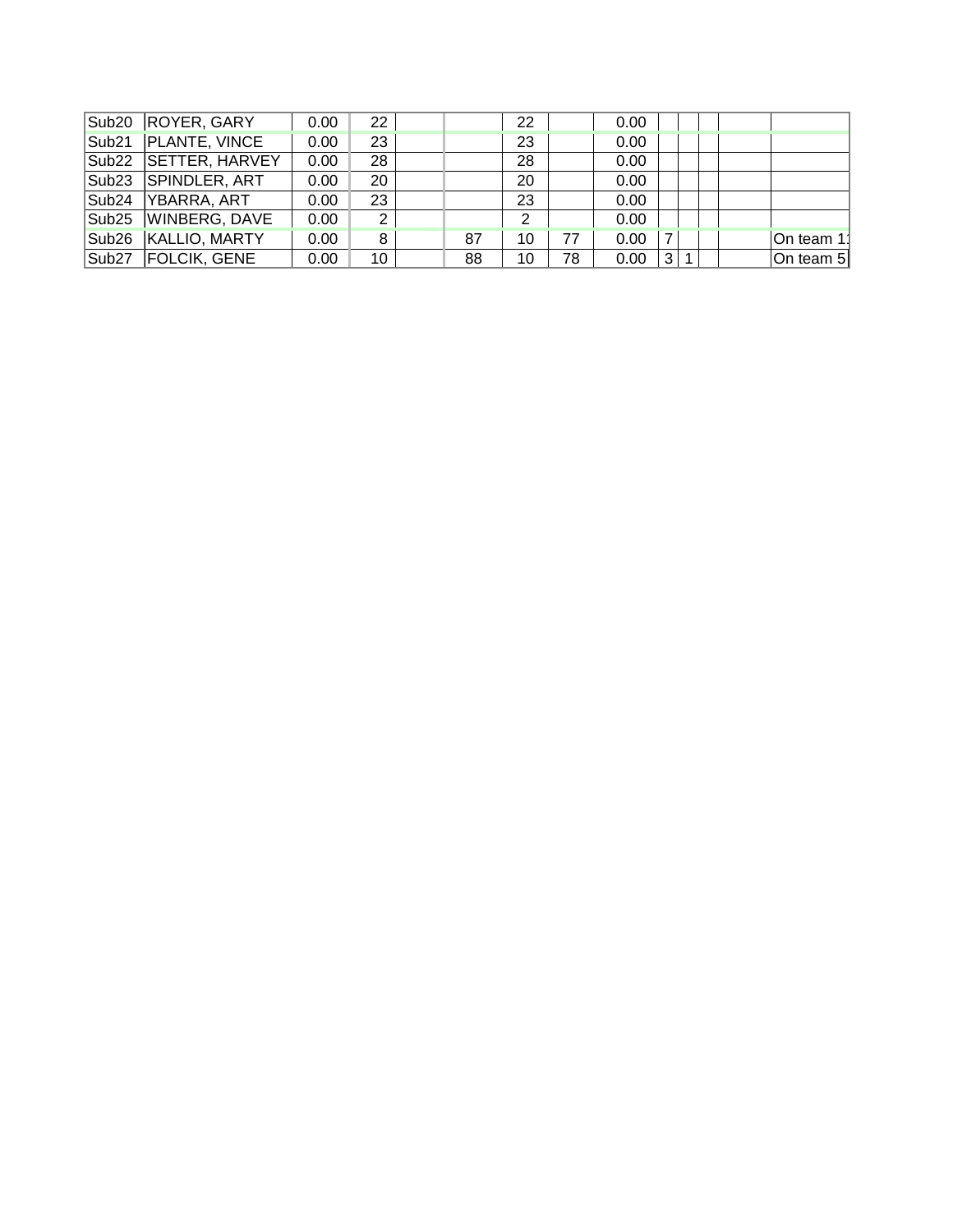